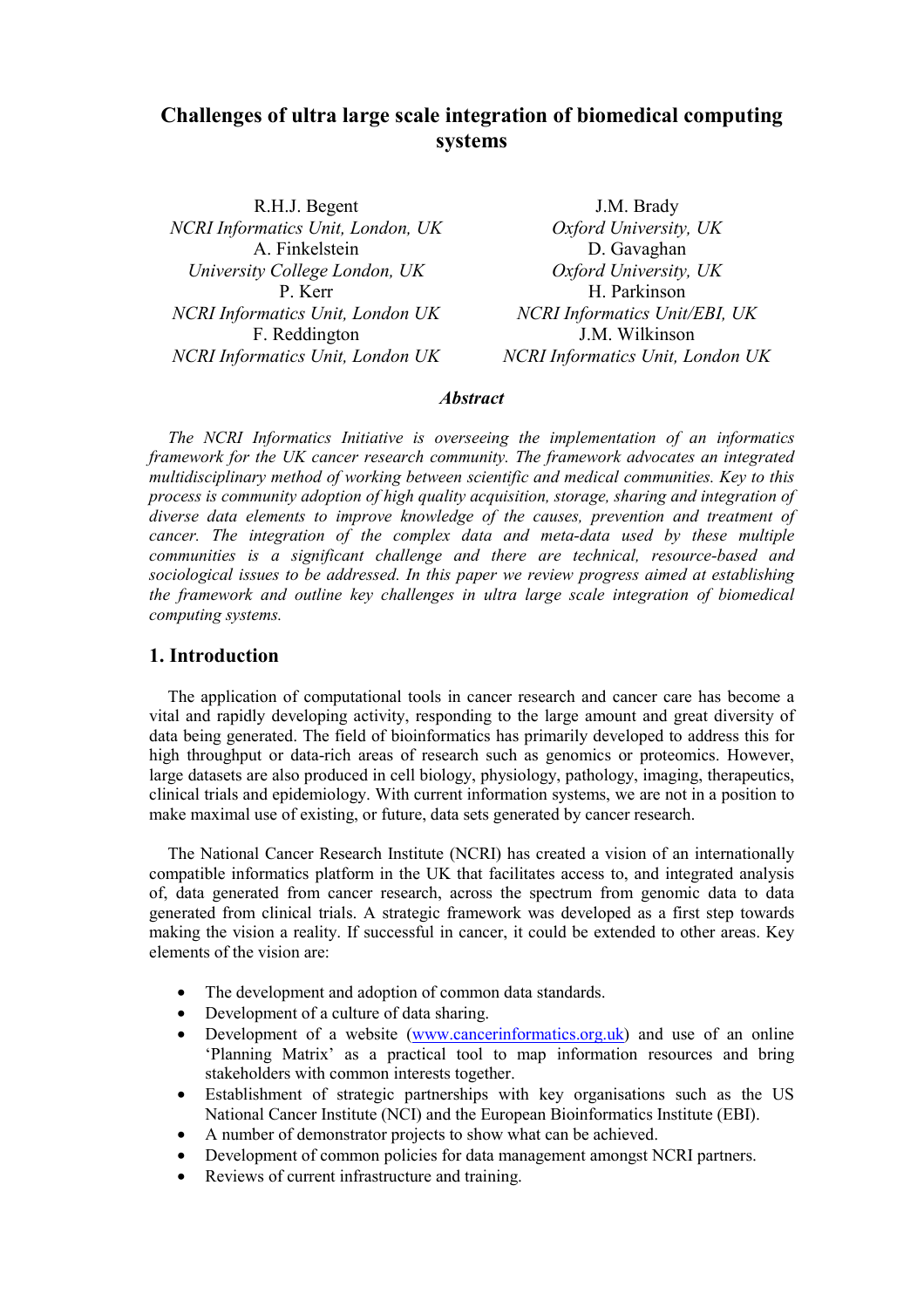• Communication and consultation with the cancer community.

This will be supported by:

- A High Level Steering Committee to provide strategic guidance.
- An expert Task Force, composed of domain experts, to oversee implementation.
- An NCRI Informatics Coordination Unit to facilitate and influence.

Whilst the vision is undoubtedly a worthy one, a number of key challenges must be addressed if the Initiative is to succeed in using informatics to maximise the impact of cancer research.

# **2. The current situation**

Historically a reductionist approach to scientific research has prevailed. We are now moving towards a time whereby an integrative approach is needed to fully exploit the knowledge that can be gained from the data that already exists – so called systems biology and systems medicine. This type of environment will require both a culture of data sharing and an academic rewards system that acknowledges large multi-disciplinary collaborations rather than personal advancement. The NCRI has chosen to address this problem in two ways. Firstly, the NCRI are working with the funding organisations to develop a joint data sharing policy (www.cancerinformatics.org.uk/documents.htm#datasharing). This policy advocates that publicly funded research data should be openly available to the maximum extent possible unless consent or ethical approval have not been gained, the confidentiality of study participants can not be safeguarded, or there are intellectual property issues that are of concern to a potential or existing commercial partner. The NCRI data sharing policy has now been formally adopted as policy by Cancer Research UK, the world's leading charity dedicated to research on the causes, treatment and prevention of cancer. Encouraging researchers to think about data sharing strategies at the time of applying for grants will promote a shift towards a data sharing culture where appropriate.

Secondly, the NCRI has convened a diverse Task Force, sanctioned by the High Level Steering Committee, to identify challenges and areas for collaboration. One of the key challenges faced by the Task Force is that whilst there is a desire for the construction of a platform from the user community, clearly defined use cases for the platform do not yet exist. This is partly because the scientific and clinical questions, which the platform will enable the community to address, are dynamic and flexible.

The NCRI have funded a demonstrator project, with a clearly defined use case, that illustrates the challenges of the systems approach.

## **2.1 Pathophysiology and imaging demonstrator**

The pathophysiology and imaging proposal is a data driven proposal. This demonstrator comes from radiological, microscopy, clinical trials, computer science and integrative biology communities. It develops a framework that re-uses and adapts systems developed for imaging of breast cancer and applies them in rectal cancer, integrating magnetic resonance imaging (MRI) information with macroscopic images, microscopy and data from a clinical trial. After testing and validation in this application, the framework will be made available in an open source format to the research community so that it can be used with comparable datasets or adapted for use with other imaging modalities or types of clinical data. In this way it will be a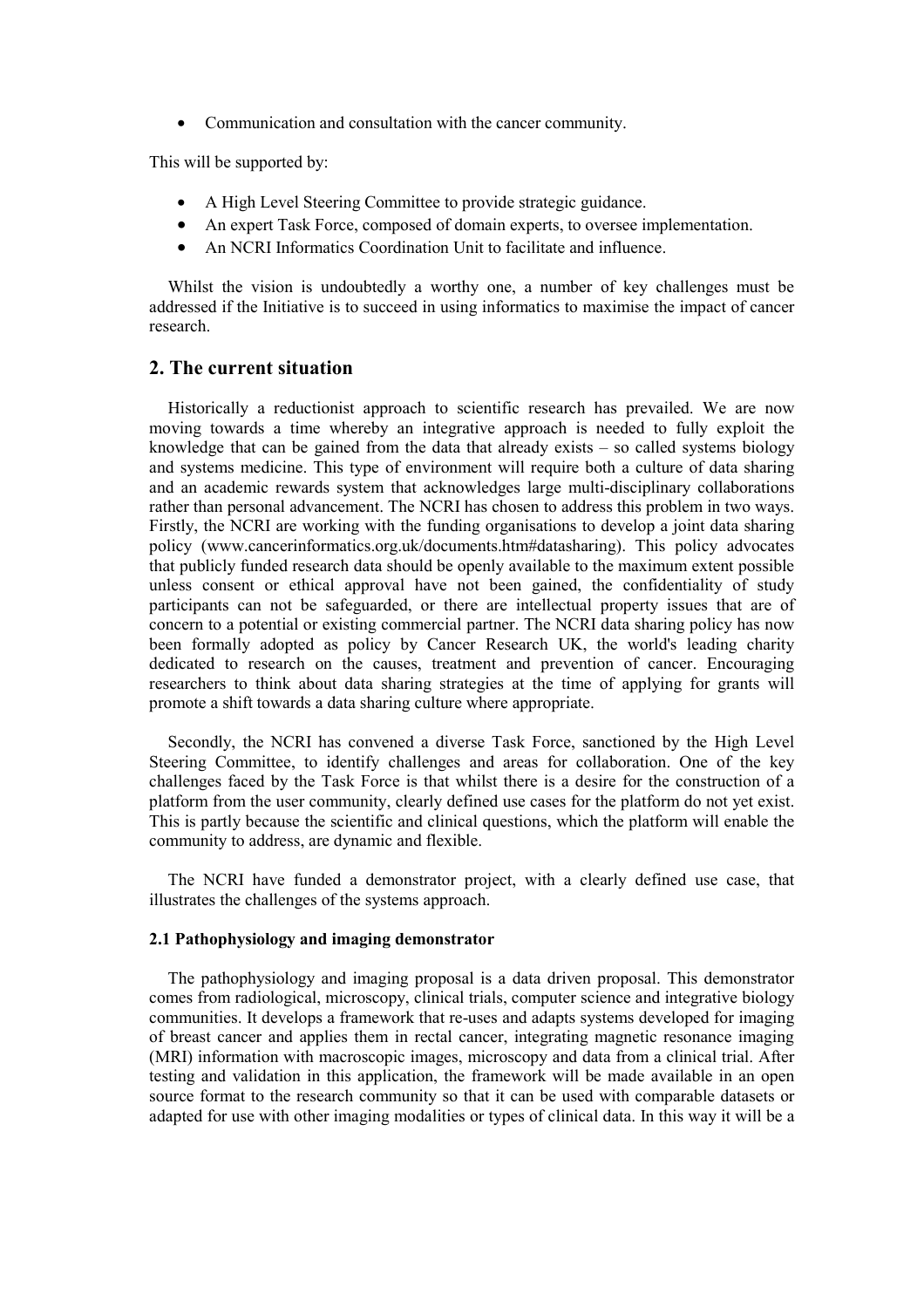critical tool to enable implementation of the NCRI partners commitment to data sharing, reuse and integration. In day-to-day terms delivery of the above might, for example, enable the following use case:

A query is made to the system for patients meeting certain criteria. Images are retrieved for the relevant set of patients in real-time from the individual databases (possibly behind local firewalls). A single patient is chosen and all relevant images displayed. Services are invoked to undertake a 3D reconstruction of the macroscopic resected rectum. Initially this will be from the photographs but will be extended to also build in the virtual histology allowing correlation of in vivo pathology with the cellular pathology. A diagnostic feature of tumour close to the margin or suspected high risk features such as venous invasion or peritoneal invasion is highlighted in one image and a further service is invoked to identify the same feature (and highlight) in other images and within the 3D reconstruction. It would be advantageous if pre-treatment scans and post treatment scans could be fused with differences automatically highlighted. The data needs to be seen at Leeds, the Royal Marsden, Basingstoke (Pelican) and Oxford. Patient identifiers will be removed and substituted with trial code number held only by the trials office.

## **3. Challenge 1**

Construction of large scale integrative platforms can not be done centrally, and the NCRI Informatics Initiative will not build the platform, instead it will enable the community to build the platform. The role of the NCRI Informatics Initiative is to enable this process and devising a work plan that allows that to happen synergistically is non trivial.

#### **3.1 Response**

The NCRI Informatics Initiative Coordination Unit brings together specialists from different disciplines, in a Task Force, to act in a targeted way to identify and address problems common to projects in cancer biomedicine. This Task Force is unique in the breadth of domain experts it encompasses and has shown that a multidisciplinary approach to implementation of such a large-scale Initiative is both feasible and productive. By establishing a network of resources and expertise we can tackle problems such as data integration in clinical trials and functional genomics collectively, as illustrated in a recent NCRI workshop (http://www.cancerinformatics.org.uk/workshops.htm). This allows individuals to move beyond project-specific workplans and to refine these workplans collectively based on their respective experience. This represents an efficient use of resources and a move to an integrated multidisciplinary method of working.

## **4. Challenge 2**

A diversity of existing bottom up individual research projects already exists in the cancer domain and the Initiative thus needs to work in this context, starting from scratch is not an option.

#### **4.1 Response**

Historically in biomedical research the development of IT infrastructure has been a data driven 'bottom up' approach whereby individual research projects develop specific local solutions to data storage and acquisition problems. This is evident by the ubiquity of the 'flat file' in bioinformatics, which was, until recently the preferred mode of data exchange. Given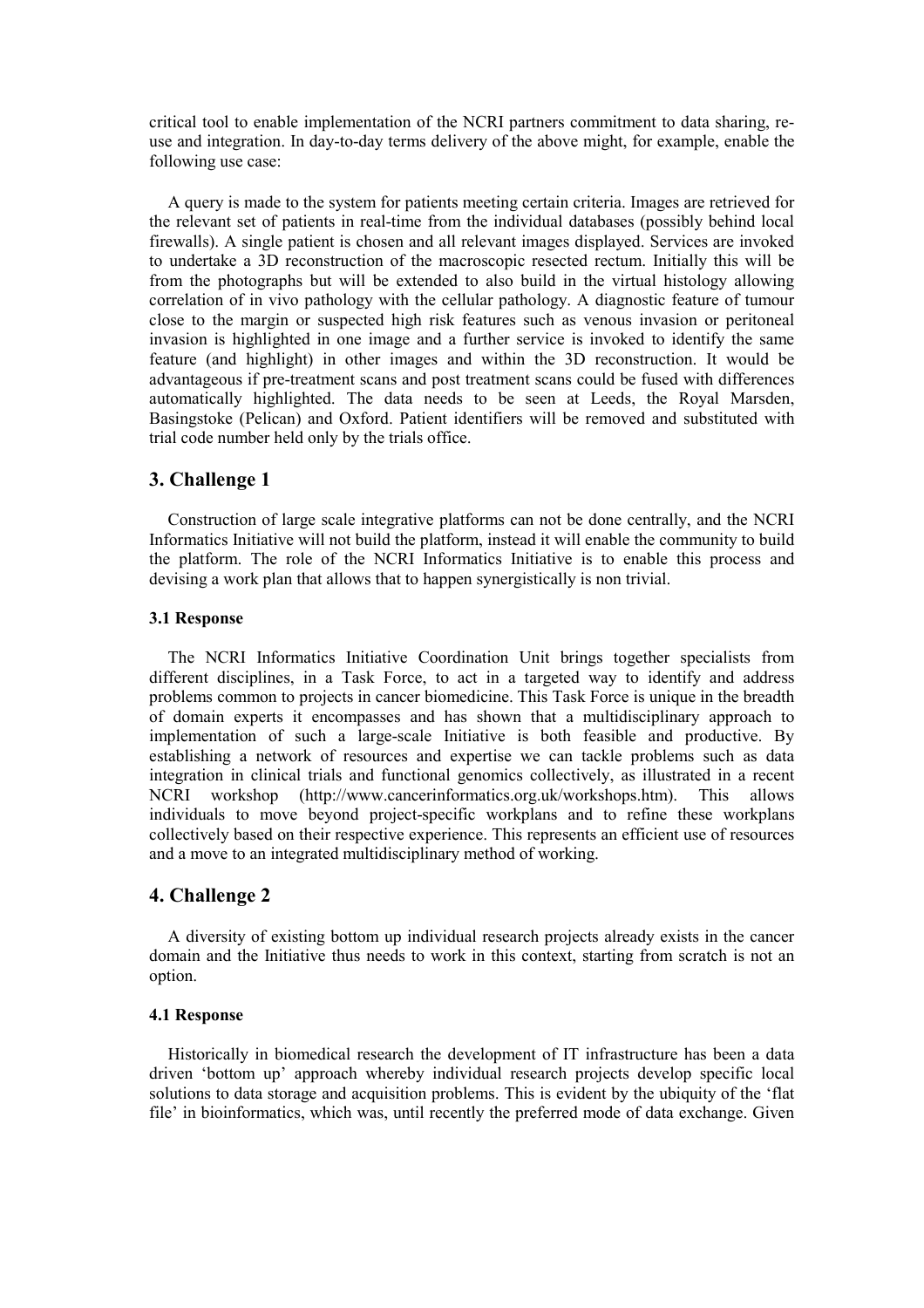the prevalence of high throughput technologies flat files and local bespoke systems are not a scaleable solution for the management, exchange and integration of large and complex datasets, such as those generated by genomics, proteomics and metabolomics. Neither are they a useful visualization tool. The NCRI Informatics Unit has surveyed the state of the art in informatics around cancer and produced a web enabled matrix:



## **Figure 1. NCRI planning matrix**

www.cancerinformatics.org.uk/planning\_matrix.htm.

This matrix is available online and has been designed to display information and identify areas of commonality between projects, resources and domains involved in cancer research. However, the matrix is generic in its applicability and can be applied to any major area of biomedical research (e.g. cardiovascular disease). Along the horizontal axis of the matrix are the key communities of interest, loosely ranged left to right by dominant scale of concern. This is a diverse set of domains, but many of the informatics problems are common to many, if not all, and the use cases traverse multiple domains. Definitions of the domains can be found at (www.cancerinformatics.org.uk/matrix definitions.htm). On the vertical axis are broad areas in which these communities have made progress on matters related to information access and sharing. The degree of progress is colour coded.

The matrix is populated by instances within cells and each instance has additional information in the form of a summary and a URI. The matrix is primarily used as a resource identification tool at present and provides a powerful quick glance summary, valuable for planning, but has limited application beyond this bundling together as it does standards, projects, specific databases etc. We have therefore used the instances in the matrix as the basis of an object modelling approach to develop a Platform Reference Model that identifies the key components of the existing infrastructure and their relationship to each other. The NCRI have funded a demonstrator project that will construct a simple metadata repository that will implement the Platform Reference Model (composed of both domain and infrastructure models). The Platform Reference Model is currently being evaluated and refined with use cases provided by the various stakeholder communities. The use cases will refine the Platform Reference Model and also help us evaluate what infrastructure is required for similar projects. By this top down process with the data providers developing use cases we can move iteratively to a full specification for an informatics platform, based on what is needed now and in the future. It will also allow us to re-use resources – skills and software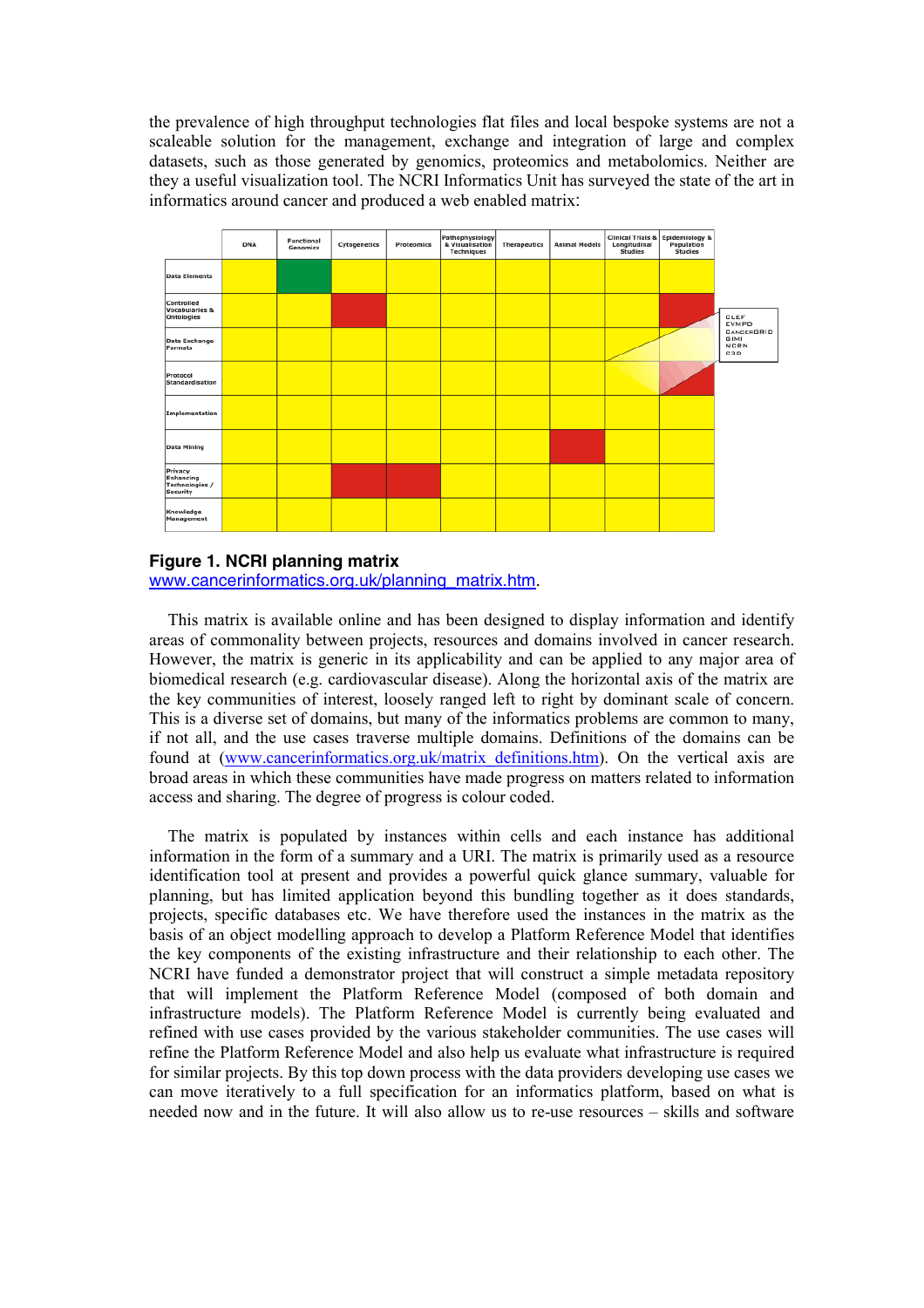and perform high level integration across the diverse set of projects that are currently funded. The metadata repository could then be populated and used alongside the matrix to track ongoing work. As work on the platform progresses the repository could serve as the forerunner of a service and component broker.

#### **5. Challenge 3**

Emerging technologies such as the Grid and the semantic web are not yet proven in the biomedical domain or in a production or service context. This makes the architecture of a platform of this type difficult to establish.

#### **5.1 Response**

The grid community itself is active in the evaluation of the current technology and are working to develop coherent approaches to common issues, for example those related to Web Services (http://www.nesc.ac.uk/technical\_papers/UKeS-2004-05.pdf) and security (http://www.nesc.ac.uk/technical\_papers/UKeS-2004-04.pdf). Additionally grid projects from the first round of a UK-wide call are maturing and are making an impact on the biomedical user community. (Stevens, R. D., Robinson, A. J. and Goble, C. A. (2003). myGrid: personalised bioinformatics on the information grid. *Bioinformatics* **19 Suppl 1**: i302-4.). The Clinical e-Science Framework (CLEF) is a notable example, as it is now entering a services phase (http://www.clef-user.com/).

#### **6. Challenge 4**

The cancer domain has many diverse and dynamic standards for data elements, semantic reporting, and data formats and many of these are developing independently of each other.

#### **6.1 Response**

The Initiative is working with the relevant communities to identify, evaluate and promote the adoption of common standards within the domains of the matrix. This process is occurring within the functional genomics community, for example the Minimum Information about a Microarray Experiment (MIAME) standard has spawned an ontology and a data exchange format and is now a paradigm for functional genomics. The birth of MIAME was not hampered by legacy standards and the technology was relatively new however this is not the case for all domains, and in some cases multiple formats exist, e.g. clinical trials.

The Initiative is also working to ensure that standards between domains develop in a complementary way. This is exemplified by the current integration efforts between Microarray Gene Expression (MAGE) and Health Level 7 (HL7). MAGE facilitates the exchange of microarray information between different data systems and through an object model and mark-up language and there is currently a group within the HL7 workspace (an international healthcare standard) investigating how to integrate MAGE with the HL7 Reference Information Model. Where diverse standards exist, the Initiative is working with major National and International projects to ensure interoperability, compatibility and coherence.

### **7. Challenge 5**

Data ownership is a somewhat confused issue in the biomedical domain. Funding organisations pay for the generation of data but the resources and sense of ownership reside